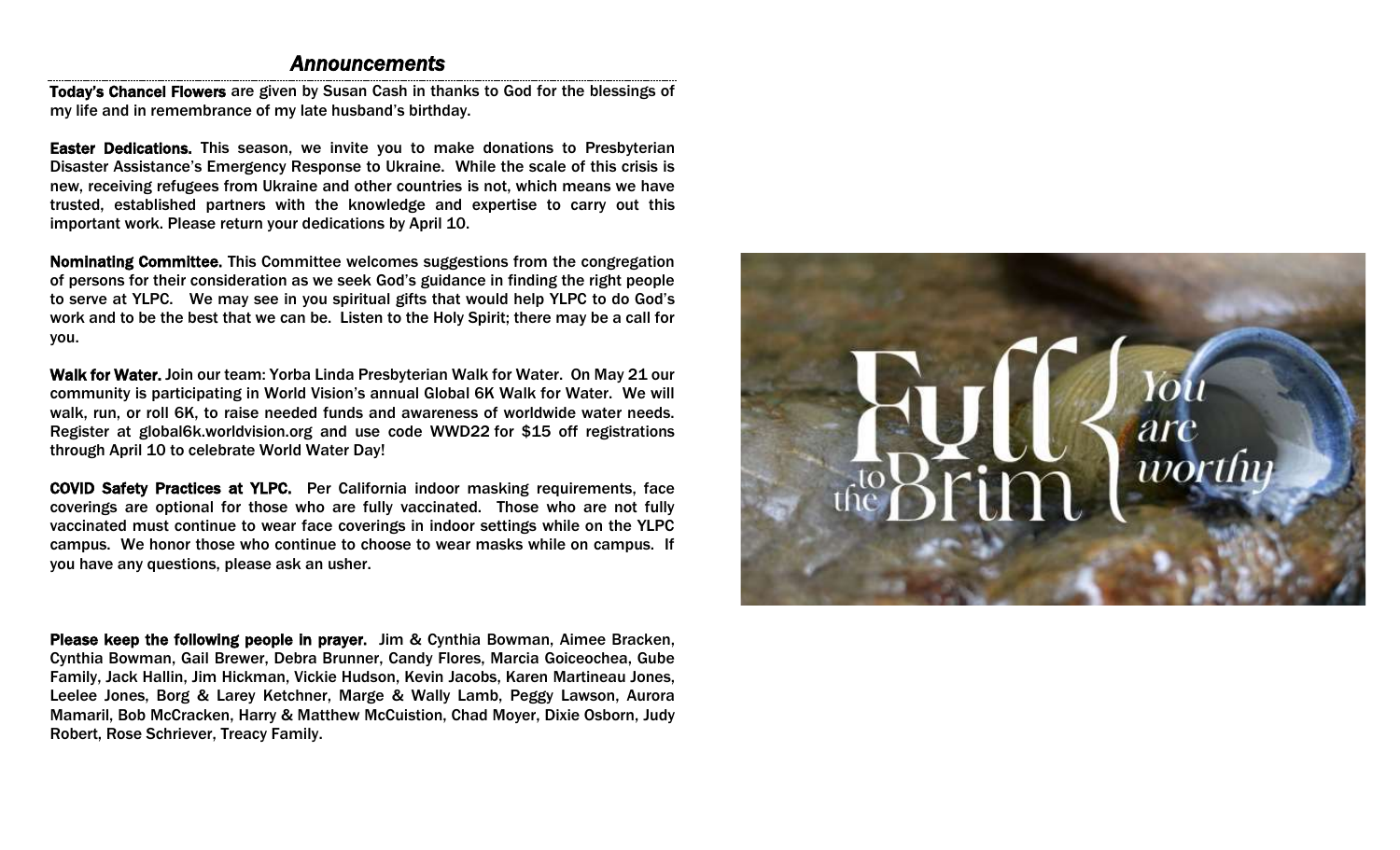

March 20, 2022 \*Please stand as you are able. *Congregation reads the text in bold italic print*.

## GATHERING IN GOD'S NAME

| Welcome                                                                          |                                                                                                                                                                                                                                                                    | Rev. Lynn Stone    |  |
|----------------------------------------------------------------------------------|--------------------------------------------------------------------------------------------------------------------------------------------------------------------------------------------------------------------------------------------------------------------|--------------------|--|
| <b>PRELUDE</b>                                                                   | Come Sing, O Church, in Joy!                                                                                                                                                                                                                                       | Arr. Lani Smith    |  |
| *CALL TO WORSHIP                                                                 |                                                                                                                                                                                                                                                                    | Karen Green        |  |
| Leader:<br><b>People:</b><br>Leader:<br>People:<br>Leader:<br>People:<br>Leader: | Come, all who are thirsty.<br>Come, all who are seeking.<br>Come, all who are waiting.<br>Come, all who labor.<br>Come, all who need rest.<br>Come, all who dream dreams.<br>Come -<br>whether you're young or old,<br>confident or curious,<br>lonely or hopeful. |                    |  |
| <b>People:</b>                                                                   | This is God's house. All are welcome here.<br>Let us worship God.                                                                                                                                                                                                  |                    |  |
| *HYMN #305                                                                       | Come Sing, O Church, in Joy!                                                                                                                                                                                                                                       | B. Dill/J. Darwall |  |

Sundays @ 9:30 a.m. Worship Service Sundays @ 10:30 a.m. Youth Group Wednesdays @ 11:00 a.m. Chair Yoga Wednesdays @ 3:00 p.m. Grieving Well Thursdays @ 9:30 a.m. TLC Bible Study Thursdays @ 6:30 p.m. Gloria Ringers Thursdays @ 7:30 p.m. Chancel Choir Sunday, March 20 @ 10:30 a.m. Mission Drop Off Tuesday, March 22 @ 7:00 p.m. Improv Drum Circle

*JoD Apitz, Music Ministry Assistant Jessica Nicholson, Director of Children's Music Janet Keulen Thorson, Director of Music Ministries/Organist Kim Wisnia, Director of Children's Ministries Sarah Adams, Office Manager Rev. Lynn Stone, Pastor*

YORBA LINDA PRESBYTERIAN CHURCH

Celebrate Easter! Maundy Thursday. April 14. 7:00 p.m. Good Friday. April 15. 7:00 p.m. Easter Sunday. April 17. 9:30 a.m. YLPC.ORG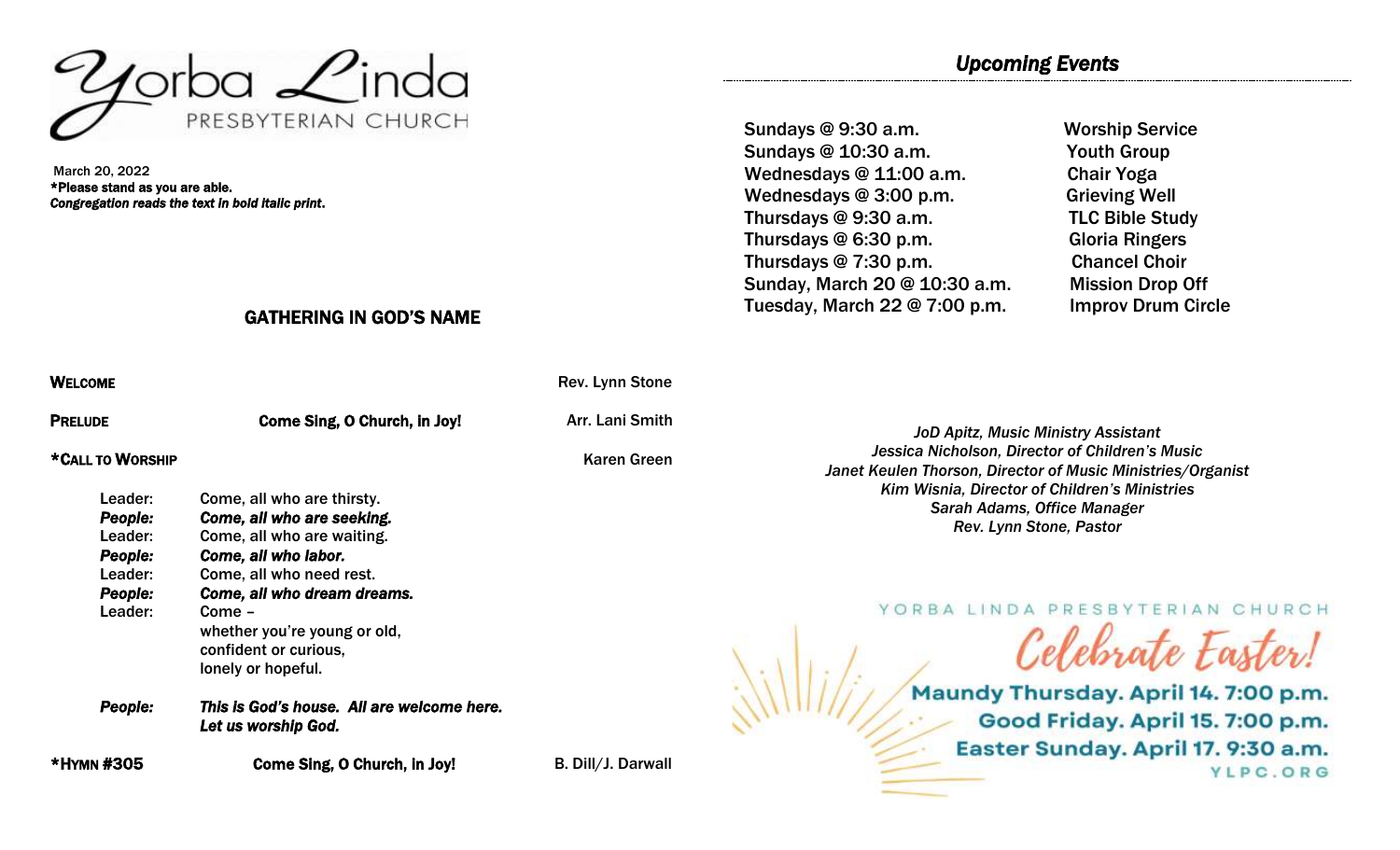### PRESENTATION OF TITHES AND OFFERINGS

Invitation to the Offering

# CONFESSING AND RECEIVING FORGIVENESS

| The Offertory                                                                                                                                                                                                                                                                                                                                                                                                                                                                                                                                                                                                    | My Song is Love Unknown                                                                                                                                                                                  | Arr. Dale Wood          | <b>CALL TO CONFESSION</b>                                                                                                                                                                                                                                                                                                                                                                                                |
|------------------------------------------------------------------------------------------------------------------------------------------------------------------------------------------------------------------------------------------------------------------------------------------------------------------------------------------------------------------------------------------------------------------------------------------------------------------------------------------------------------------------------------------------------------------------------------------------------------------|----------------------------------------------------------------------------------------------------------------------------------------------------------------------------------------------------------|-------------------------|--------------------------------------------------------------------------------------------------------------------------------------------------------------------------------------------------------------------------------------------------------------------------------------------------------------------------------------------------------------------------------------------------------------------------|
| *The Doxology                                                                                                                                                                                                                                                                                                                                                                                                                                                                                                                                                                                                    | <b>Praise God, from Whom All Blessings Flow</b>                                                                                                                                                          | <b>DUKE STREET</b>      | <b>PRAYER OF CONFESSION</b>                                                                                                                                                                                                                                                                                                                                                                                              |
| *Prayer of Dedication<br>*HYMN                                                                                                                                                                                                                                                                                                                                                                                                                                                                                                                                                                                   | Praise God, from whom all blessings flow;<br>Praise Christ, all people here below;<br><b>Praise Holy Spirit evermore;</b><br>Praise Triune God, whom we adore.<br><b>Jesus, Teach Us to Be Neighbors</b> | D. Gambrell/W. Smith    | <b>Holy God,</b><br>We treat our self-worth like something that can be bought at a store;<br>but you know this even better than we do.<br>Instead of trusting that we are made good,<br>instead of trusting that we are loved exactly as we are,<br>we stockpile our value in earthly things -<br>in trophies and awards, in likes and follows, in wealth and power.<br>Forgive us for creating our own measuring stick. |
| *BENEDICTION                                                                                                                                                                                                                                                                                                                                                                                                                                                                                                                                                                                                     | (see insert)                                                                                                                                                                                             |                         | Heal our open wounds and tell our hearts<br>that we won't be forgotten if we slow down.                                                                                                                                                                                                                                                                                                                                  |
| <b>POSTLUDE</b>                                                                                                                                                                                                                                                                                                                                                                                                                                                                                                                                                                                                  | <b>Postlude</b>                                                                                                                                                                                          | <b>Charles Callahan</b> | We won't be forgotten if we rest.<br>Gratefully we pray. Amen.                                                                                                                                                                                                                                                                                                                                                           |
|                                                                                                                                                                                                                                                                                                                                                                                                                                                                                                                                                                                                                  |                                                                                                                                                                                                          |                         | (We silently confess our sins)                                                                                                                                                                                                                                                                                                                                                                                           |
|                                                                                                                                                                                                                                                                                                                                                                                                                                                                                                                                                                                                                  |                                                                                                                                                                                                          |                         | <b>WORDS OF FORGIVENESS</b>                                                                                                                                                                                                                                                                                                                                                                                              |
| Liturgy adapted from text written by Sarah Speed   A Sanctified Art LLC   sanctifiedart.org<br>"I Am a Child of God" TEXT: Mary Jackson Cathey<br>Text © 2005 Hope Publishing Company<br>"Praise God, from Whom All Blessings Flow"<br>TEXT: Neil Weatherhogg © 1990 Neil Weatherhogg<br>"Jesus, Teach Us to Be Neighbors" TEXT: David Gambrell, MUSIC: Wil Smith<br>Text © 2022 Presbyterian Church (U.S.A.), A Corporation, Music © 2022 Wil Smith<br>Reprint with permission under One License #A-726252, All rights reserved<br>19301 E. Yorba Linda Blvd. Yorba Linda, CA. 92886 714.777.6822 info@ylpc.org |                                                                                                                                                                                                          |                         | Friends, take a deep breath.<br>Release the tension in your jaw.<br>There is good news here.<br>For even when we stumble,<br>even when we take the easy way out,<br>even when we forget our own self-worth,<br>even when we lose our way - we belong to God.<br>Say it with me -<br>We are loved. We are claimed. We are under God's wing.<br>We are worthy of grace.<br>We belong to God. Amen.                         |